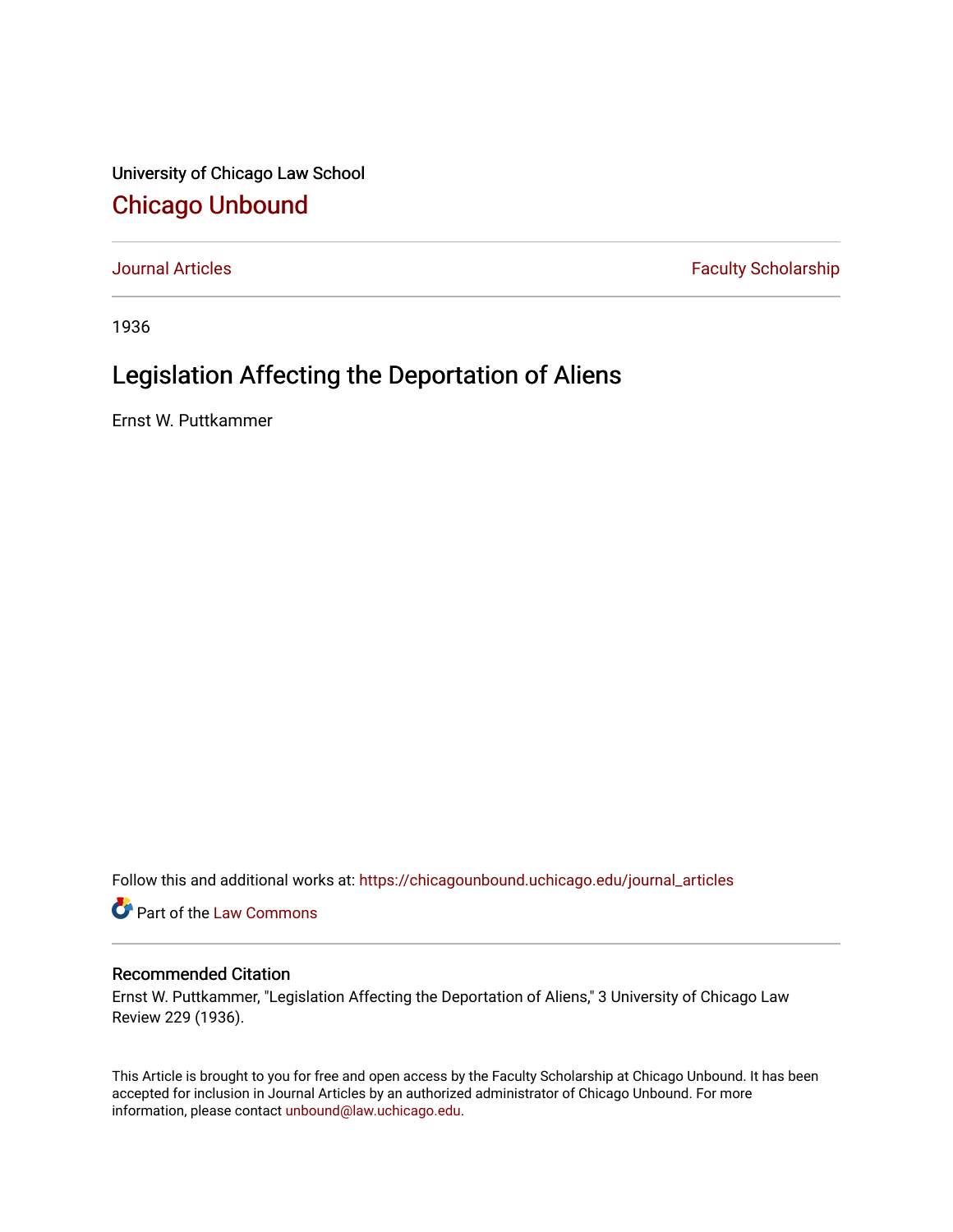## **LEGISLATION AFFECTING THE DEPORTA-TION OF ALIENS**

### E. W. PUTTKAMMER\*

AMO0NG the more important proposals for legislation which were not passed by Congress in the last session was the Kerr bill,' to If **I** meet certain objections and abuses in the laws now regulating the deportation of aliens. In a general way the shortcomings of the present laws fall into two broad classes: those which undesirably hinder the government in the process of deportation, and those which subject aliens to hardship. These shortcomings (and particularly those in the second group named) were described in detail in Report No. 5 of the National Commission on Law Observance and Enforcement.2 This report disclosed a serious state of affairs (both in the law itself and in its administration) which would probably have had public attention long ago if it were not for the fact—little enough to our credit—that these abuses in the main touched only economically and politically helpless outsiders, although even American citizens might be and were affected. As a result of the disclosures certain reforms were instituted at once, but others could be effected only by means of statutory changes. The purpose of the Kerr bill is to make some, at least, of these changes, as well as some others not considered in the commission's report. The bill, it is stated, is based on a two-year survey carried on under the supervision of the Commissioner of Immigration and Naturalization. It has received the indorsement of the National Crime Commission, the International Association of Chiefs of Police, and the executive committee of the American Bar Association, as well as other bodies. At a hearing before the House Committee on Immigration and Naturalization, Col. MacCormack, the Commissioner of Immigration and Naturalization, stated that in his opinion "there is no statute of the United States which offers so many loopholes for the escape of the criminal, while at the same time imposing such barbarous treatment upon the persons of good character, as does the body of law dealing with the depor-

**\*** Professor of Law, University of Chicago Law School.

x H.R. 8x63, which superseded the earlier H.R. 6795, both by Judge Kerr, of North Carolina. In the Senate as **S2969,** by Senator Coolidge of Massachusetts.

<sup>2</sup>More generally known as the Wickersham Commission. The report referred to (hereafter cited as "Report") was signed by nine of the eleven members. Two members believed that a more detailed examination was needed before conclusions should be set forth.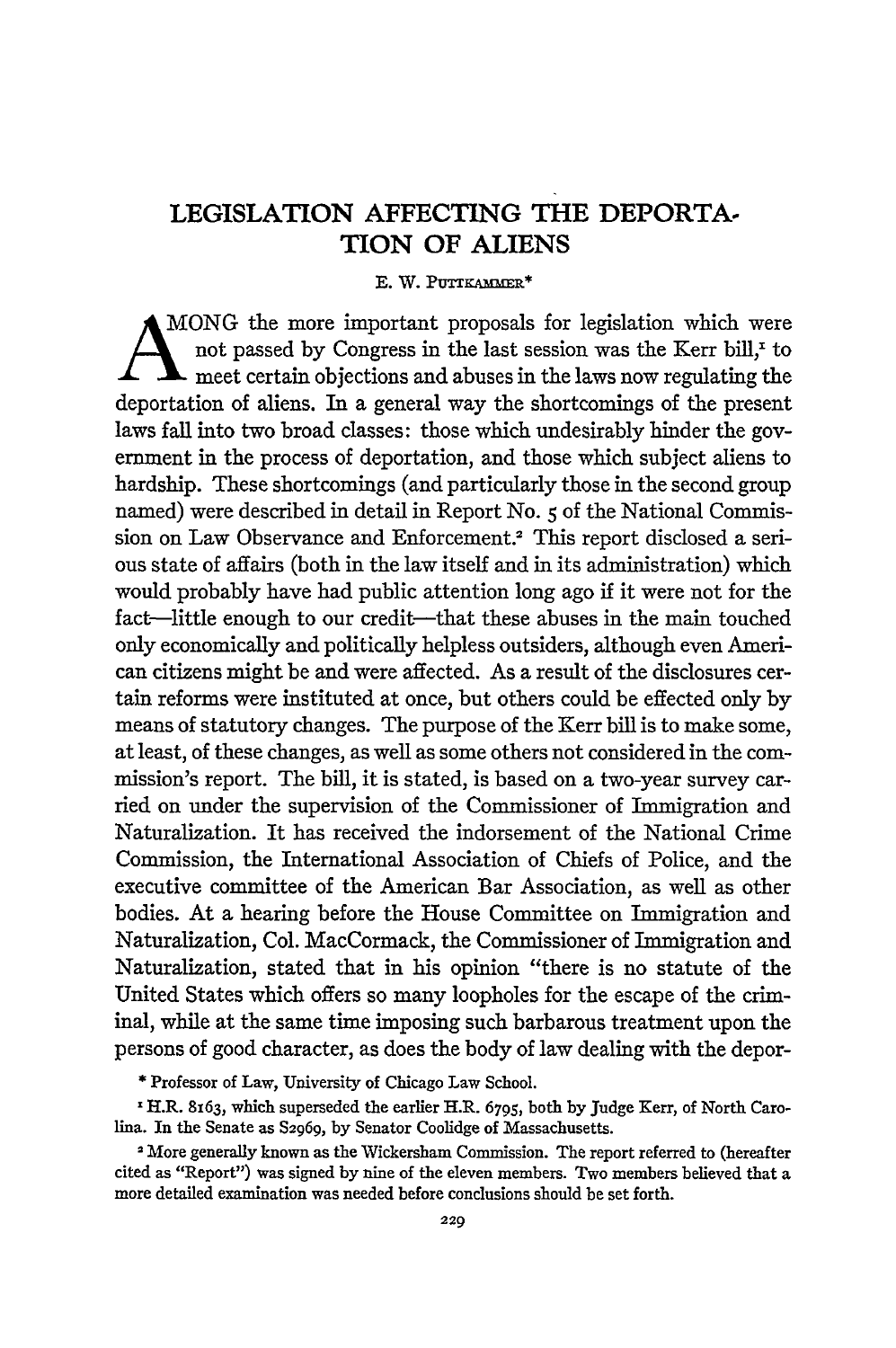tation of aliens." The bill was favorably reported both by the House and Senate committees, but, as already stated, failed of passage. As it would seem likely that further efforts will be made to pass it or similar measures, an outline of the scope of the proposed changes may be of interest.

The severest criticism in the Wickersham commission report (and a large part of its space) was devoted to the unfairness of putting into practically identical hands, in the deportation proceedings, the function of prosecutor, judge and jury. Under the system found to be in effect by the commission, the alien who was suspected of being deportable (often as a result of an anonymous communication only)<sup>3</sup> was brought in, without any preliminary legal proceedings or warrant of arrest, for an examination by an immigration inspector. No counsel was permitted at this examination, and even if it were permitted, in the nature of the case counsel would rarely be present. The questioning was entirely in the hands of the inspector, who (to paraphrase the report)4 might feel with some justification that unless the alien was then and there led to commit himself he would be warned and would later tell a story that would make him nondeportable, and who also would often feel it a matter of pride to make an "air-tight" case for the government. The alien himself, both from his educational and social background, was likely to be awed by the official surroundings into answering any questions whatsoever, which were put to him, whether they were proper and pertinent or not.<sup>5</sup> Members of the same office, if not actually the same man, made the investigation and conducted the examination on the case. The inspector conducting it decided whether an interpreter was needed and if so whether he himself should act in that capacity; the questioning, which might be long drawn out and persistent, might or might not be confined to matters at issue: the stenographer (or the inspector himself, if he chose to fill that rôle also) took such notes only as the inspector indicated; and the report to be sent to Washington, on the basis of which a warrant of arrest would be issued or denied, was compiled by the inspector himself from these notes. The Wickersham commission's conclusion, on this legal machinery *is:6*

**s** "Anonymous communications **are** one of the chief sources of information relied on **by** immigrant authorities." Report, **p. 52.** This statement, as well as those in the text at this point, are **a** reflection of conditions as they were at the time of the Report. Since that time **a** number of reforms have been introduced (for **an** example see note **13** *infra),* some of them of considerable importance. As the Commission's major criticism, however, centers **on the** legal set-up and as this has not been changed, the foundation on which the Report rests also remains unchanged.

<sup>4</sup>Report, **p. 61.** *s Ib.,* **p. 66.** *<sup>6</sup> Ib.,* **p. 143.**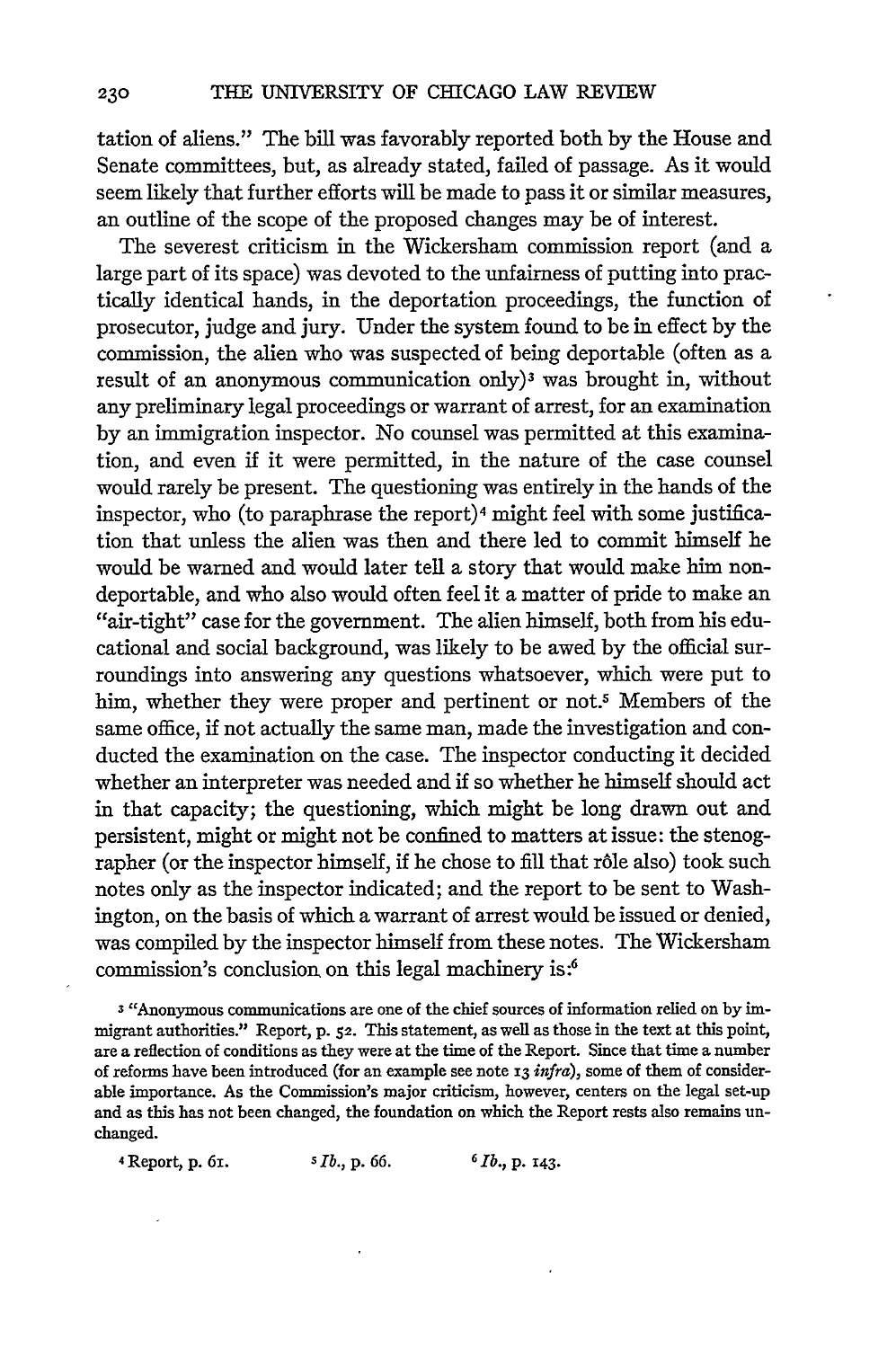It is doubtful **if** anywhere in the entire system of Anglo-Saxon jurisprudence are government officials given similar unfettered rights of private inquiry, or is the exercise of governmental power more often characterized by violations of fairness and decency.

That the spirit of the bureau and its agents has for the most part been fair<sup>7</sup> is to their great credit, but is no answer to the abuses that under such a system can occur and apparently have occurred.

As was already stated, the next step in the proceedings was an application by the local office to Washington for a warrant of arrest. Supposedly this would be granted or withheld on the basis of the record of the preliminary examination, but even this slight safeguard tended to disappear in view of the fact that the great majority of applications are by telegraph (with the record following by mail) and are so regularly followed by a telegraphic warrant in return that the local officer can assume it is coming.<sup>8</sup> Following the alien's arrest (in practice he might be detained after the preliminary examination until the arrival of the warrant) there was a "warrant hearing." It might be, and often was, before the same inspector who had launched the case, and who now sat in judgment on it. The hearing was not public and while the alien might be represented by counsel, he in fact rarely was. The record of this hearing, together with all data, and with the inspector's recommendation as to whether or not a warrant of deportation should be issued, was then sent to Washington, where it was examined by a nonstatutory "board of review" appointed by the Secretary of Labor, whose recommendations in turn went to the secretary. The final step was his issuance of, or refusal to issue, a deportation warrant. While in appearance this seemed to mean considerable control over the local officials and their decisions, in fact the board of review in about ninety per cent of the cases followed local recommendations,<sup>9</sup> and the recommendations of the board of review in turn were generally followed by the secretary. Practically, therefore, the decision by the local inspector might well be final."° The possibility of any sort of judicial review was and is limited to the small number of cases where *habeas corpus* proceedings will lie." The commission, therefore, was convinced that there was serious need for a judicial body wholly separate from the officers administering the law and prosecuting cases, to which, at the very least, appeals should go. It was suggested that perhaps it might be better to go even

**<sup>7</sup>***Ib.,* p. *5. <sup>8</sup> 1b.,* pp. 8o, **81.** *9 Ib.,* p. 96.

**10** About ninety-five percent of the recommendations by the inspectors, it was found, were for deportation.

**1** Out of i3,ooo-odd deportation cases a year, only 3oo, more or less, come before the courts on habeas corpus. Report, p. III.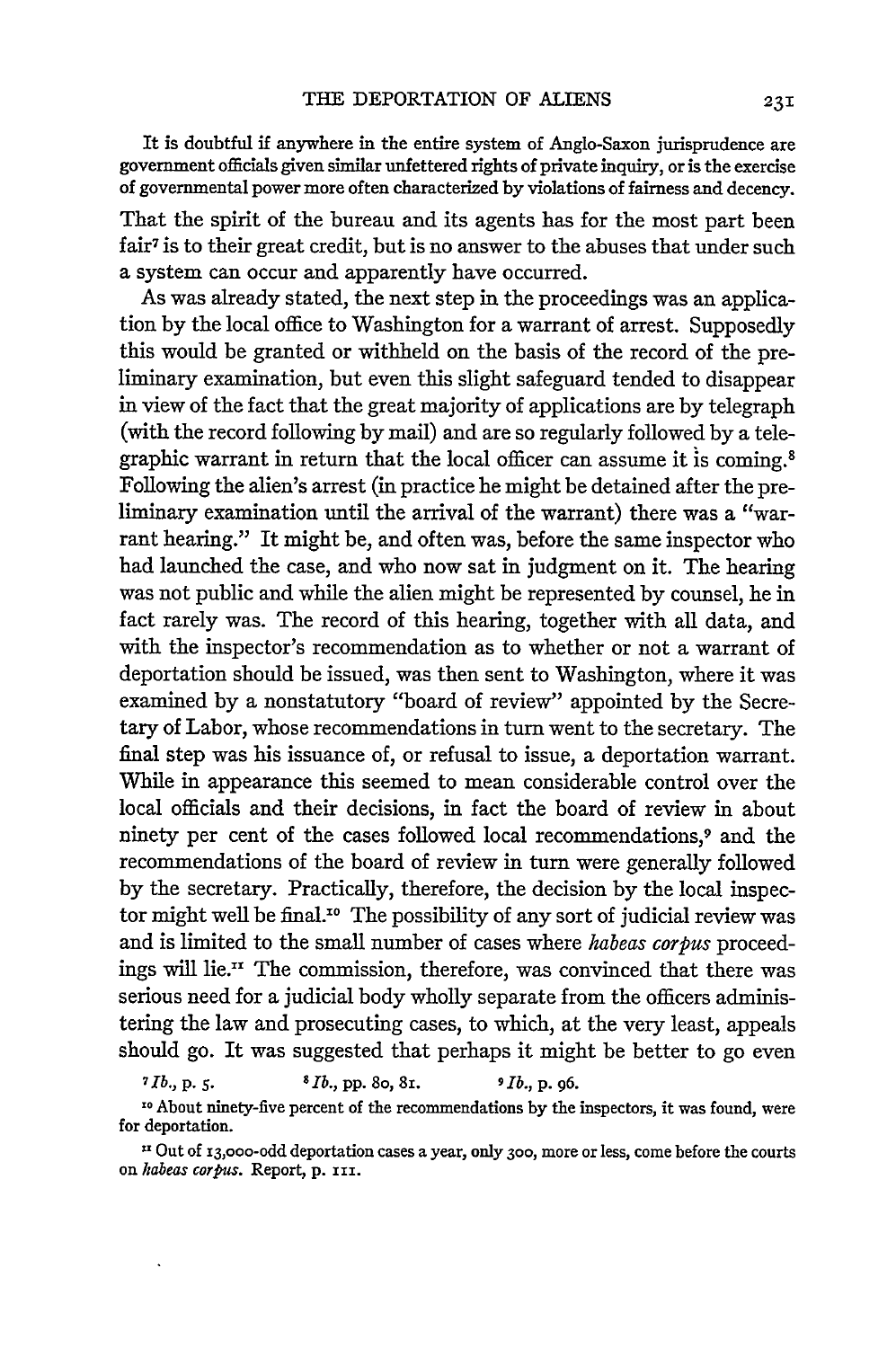farther and to entrust the whole conduct of warrant hearings to field representatives of this body, thereby freeing the local officials from their present dual rôle of prosecutor and judge. Most unfortunately the Kerr bill is silent on this most important matter, thereby leaving untouched what the commission regarded as the worst feature of the present law.<sup>12</sup> Undoubtedly retaining the present set-up unchanged makes it easier to deport. Is it worth the price of occasional or frequent injustice which the report shows we had been paying?<sup>13</sup>

In fact, quite in the contrary direction Section 9 of the bill actually increases very greatly the legal powers of immigration officials, by providing that "any employee" of the service may detain any alien suspected of being deportable, who may be held without warrant not to exceed twentyfour hours. This section was added at the particular instance of the Immigration Service which sees in it the removal of one of the greatest obstacles to the enforcement of the law. At present an officer may arrest an alien without warrant while he is actually illegally entering the country in the presence of the officer. But if he is not thus caught red-handed, but has already effected his entry, arrest is lawful only if under warrant. Under the present state of affairs many aliens freely admit an illegal entry when questioned by an officer, but have disappeared by the time a warrant can be secured. The service estimates that in 1934 alone some **2,600** aliens escaped deportation because they could not be thus detained. Other advantages put forward are that it would economize the time, and hence increase the effectiveness, of the field officers, by ending much of their present work of searching for such illegal entrants, and that it would deter illegal entry by making success more difficult. The proposal has been opposed, however, by certain groups,<sup>14</sup> as amounting only to legalizing the abuses of the past. They consider it as, at its best, an invitation to petty graft and exploitation, and, at its worst, a chance to repeat the alien

12 Sec. 8 in fact opens the doors still farther to local authority by providing that the Secretary of Labor may designate "persons holding supervisory positions" in the Service to issue warrants of arrest, whereas (as stated above) these now issue only from Washington. In view of the ease with which such warrants apparently are secured even now this change would not seem to be one of substance. The Immigration Service feels, however, that the provision would not only speed up the issuance of warrants but, by decentralizing responsibility for their issuance, would stimulate greater care before applying for a warrant.

**13** Under the present practice of the Department of Labor the illegal arrest and detention of suspected aliens and illegal searches and seizures have been discontinued, so that in part the foregoing criticisms of the Commission have been met. So long, however, as the legal set-up remains the same there is always a risk of their revival under a less conscientious administration of the Department.

<sup>14</sup> The Immigrants' Protective League and the American Civil Liberties Union.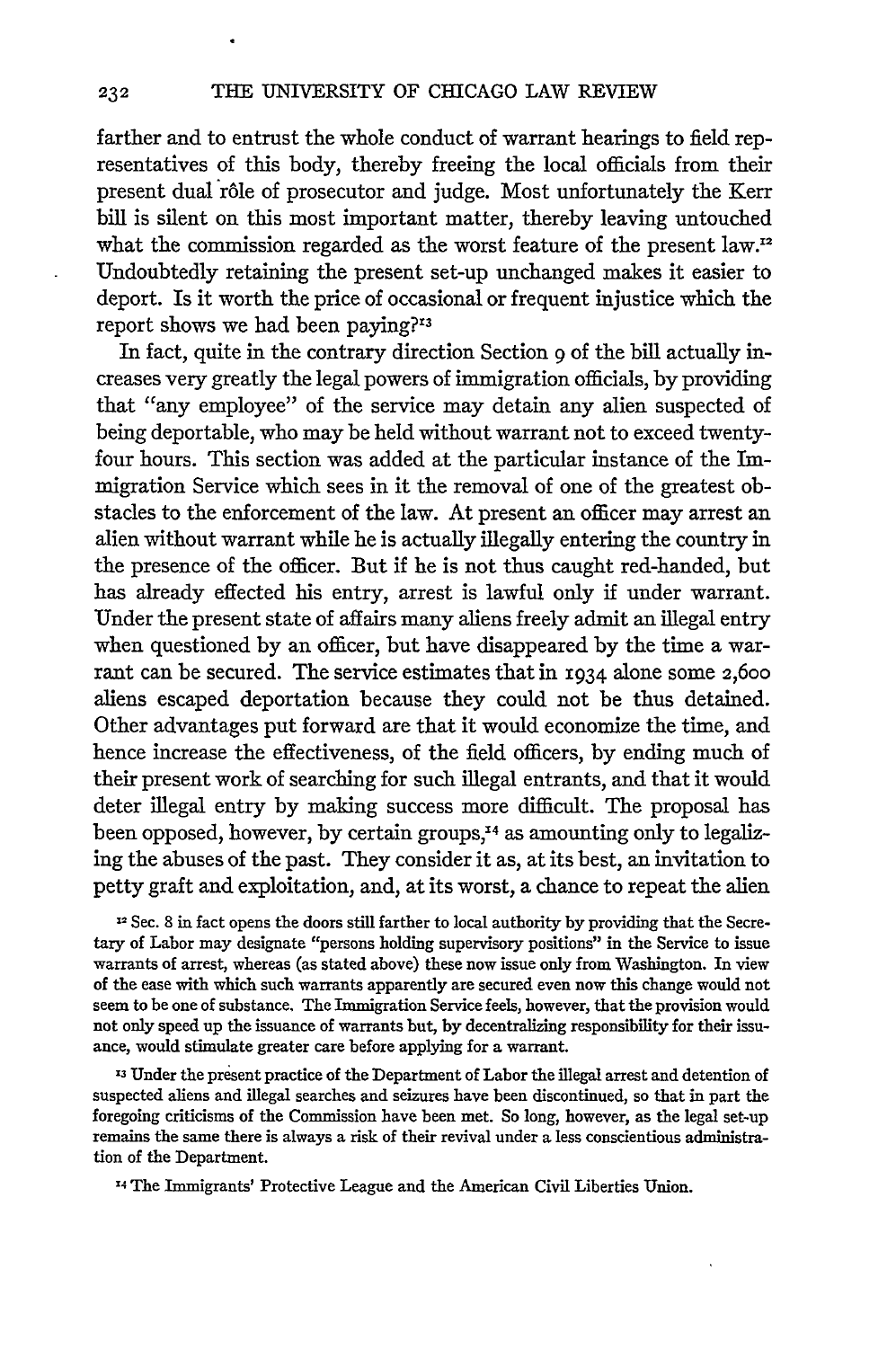"drives" and terrorism which other parts of the Wickersham reports describe and condemn. The impartial observer cannot escape sharing somewhat in this fear. But on the other hand there is probably nothing that is more likely to lead to complete official lawlessness than the realization that abiding by the law means failure in one's efforts. It is at least arguable that to confer greater authority than is now had may in the long run be a surer safeguard against arbitrary conduct than its denial would be. What in any case is far more important is the kind of administration in charge of the service. In the hands of a conscientious and able one the greater power does not need to be feared, and during a ruthless tyrannical one, the experience of the past shows that withholding the legal power means nothing. In any event, even **if** the power is withheld, it is always possible to circumvent it with the aid of local police authorities, through their holding desired parties on technical charges until the federal warrant has arrived. As the Immigration Service itself points out, the very fact that such a subterfuge is resorted to tends to show the need for such authority. One criticism, however, seems justified. There is no need to give this sweeping authority to detain arbitrarily to "any employee" of the service. The legitimate claims of the service do not require the power to be possessed by every stenographer or janitor employed by it. It should be limited, as, e.g., to inspectors.'5

With regard to deportation because of criminal or immoral conduct after arrival in this country or anarchistic or communistic beliefs, all such matters as are now grounds for deportation are retained as such unchanged in the bill.<sup>16</sup> In addition certain new grounds are set up to meet demonstrated gaps in the present law. Thus deportation provisions are extended to include those violating state narcotic laws, whereas the present law extends only to violators of federal laws. The desirability of this change is obvious. Another change deals with conviction of the offense of carrying concealed weapons. As this has been held to be not a crime involving moral turpitude it cannot now constitute a ground ( or part of the grounds) for deportation. The bill expressly makes conviction of this offense a ground, with a five-year limitation period, for which to deport. This change deserves unqualified approval.'7 It inflicts no hardship on the law-abiding alien and is a greatly needed weapon against the alien gun-

<sup>15</sup> The author is informed that the Department of Labor will agree to an amendment limiting the power to arrest without warrant to such persons as may be designated **by** the Commissioner of Immigration and Naturalization with the approval of the Secretary of Labor.

**z6** Sec. **12.**

**<sup>17</sup>** The change has the strong indorsement of the Immigrants' Protective League.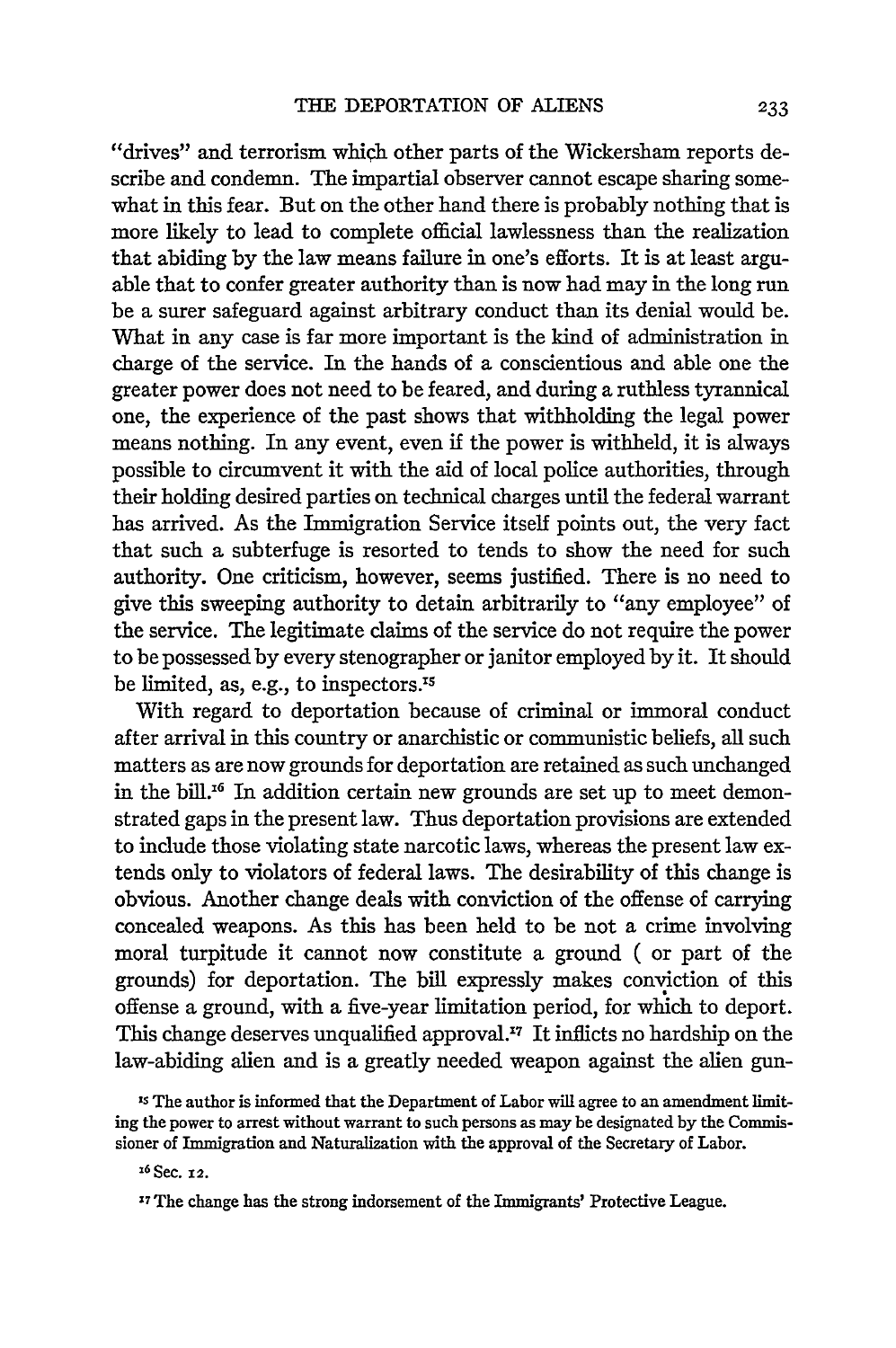man and racketeer.<sup>18</sup> The weakness of the opposing case is shown in the arguments used to support it.<sup>19</sup> It is said that carrying concealed weapons has been held to be no crime of moral turpitude. A sufficient answer is that no one denies that the statute would change the law. It is also opposed because of the "frequency with which aliens carry weapons," a consideration which would seem to the unbiased person merely one more reason to favor a change in law aimed at a vicious practice. Again, under the present law an alien smuggled into this country is deportable. But the alien who smuggled him in is not. Plainly the latter, who will frequently be a member of a smuggling ring, is a much greater danger than is the former. Accordingly the bill makes deportable<sup>20</sup> any alien who "knowingly and for gain encouraged, induced, assisted, or aided anyone to enter the United States in violation of law, or on more than one occasion.. ." so encouraged, etc., regardless of gain. This change would **fll** a serious gap in the present law. The Immigrants' Protective League, in strongly supporting it, points out another advantage in that it would provide an added penalty for those aliens who exploit other foreign born by assisting them to enter our country by means which the latter do not realize until too late are unlawful, and who thereafter are able to blackmail with comparative mpunity.<sup>21</sup>

With regard to the general subject of criminal conduct after entry the law as it now is (and, as already stated, as it would continue to be) provides in substance for two situations where there shall be deportation, **(i)** where the alien is convicted of a crime involving moral turpitude committed within five years after entry and is sentenced to imprisonment for one year or more; (2) where the alien is convicted of two or more such crimes, regardless of how long after entry they were committed (but committed after Feb. **5, I917)** and on each one is sentenced to such imprison-

**<sup>18</sup>**For a careful examination of the proportions of foreign-born and native-born gunmen and racketeers, as disclosed **by** police statistics, see Wickersham Commission Report No. **zo.** According to it the problem is one dealing mainly with native-born citizens. If so, the new deportation provision, while helpful, is merely a single, and comparatively small, step in its solution.

'9 See the opposition brief of the American Civil Liberties Union.

**1°** Sec. 1 (3).

21 The American Civil Liberties Union opposes the provision, saying that it is "entirely too vague. If such a provision should be contained, it should be more specific." Disregarding the implication, not supported by argument, that the provision should be eliminated, it is hard to see wherein it is "too vague." No specification as to where the vagueness lies is made. Perhaps it is in the fact that the deportation under this subsection is not mandatory but only where it is "in the public interest"-- a discretionary provision which will be discussed below. But as this provision is not objected to in other places where it occurs, it cannot, it would seem, constitute the "vagueness" complained of.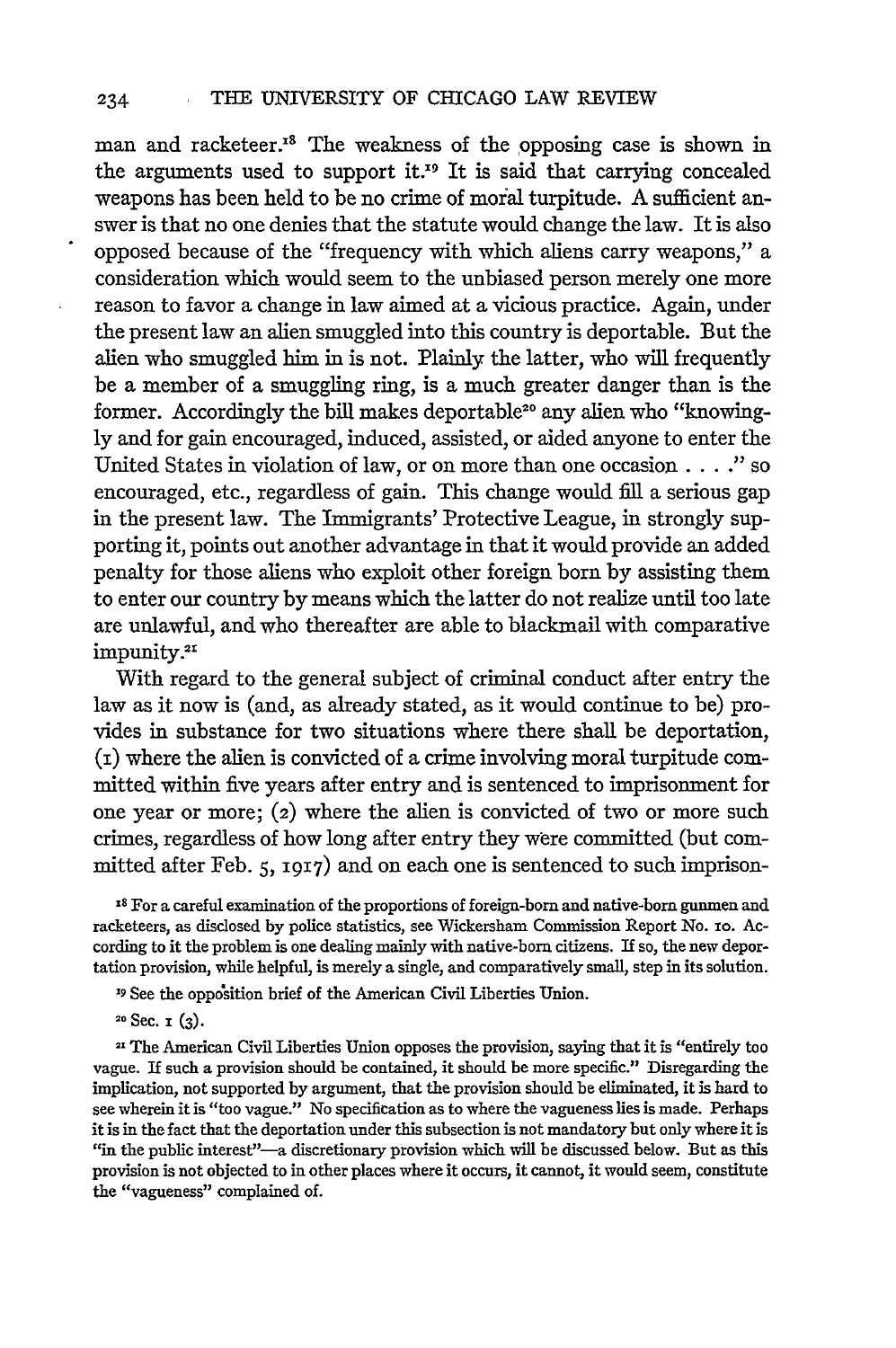ment. $22$  It will be seen that in both groups there is under the present law the requirement of a prison sentence of one year or more. As a consequence they do not include cases of conviction followed by a suspended sentence or even cases where after conviction but before sentence the prisoner jumps bail. In both these instances the alien remains non-deportable as the law now stands. The bill therefore adds a third group, by providing<sup>23</sup> for deportation where there has been a conviction of a single crime involving moral turpitude, regardless of when it was committed, and even if the conviction was not followed by a prison sentence, provided that the deportation proceedings are instituted within five years of the conviction, and provided further that such deportation is found to be in the public interest.24 This provision is such a drastic addition to the present law that it was felt to be safe only if coupled with the authority in proper hands not to apply it. Even so, certain groups opposed to the bill fear that this provision may be made the means of disguised pressure, during labor disputes, on alien strikers. It is difficult to see why the legitimate claims of the government could not have been largely satisfied, and the danger of such abuse considerably reduced, by eliminating the need of a prison sentence but requiring not one but two convictions, one of which must have been within a designated period before deportation proceed**ings.25** Such an express limitation is necessary, as without it under the terms of the act of 1924 there is no time limit on deportation<sup>26</sup> and it would be manifestly unfair to subject to perpetual danger one who many years before had been so convicted and received suspended sentences, with a record of excellent behavior ever since.

In still another respect the bill would tighten (and that very sharply) the law against the alien. Under the present law an allen cannot be deported by reason of conviction of crime (as described above) if the trial court which sentenced him shall within thirty days from the time of passing sentence "recommend" that he be not deported. Though the word used is "recommend" the so-called "recommendation" in fact constitutes an absolute veto on any deportation. While the trial judge may be in such a position as to make his conclusions regarding the wisdom of allowing

**2s** This suggestion in fact more nearly resembles the bill as it was originally introduced, as H.R. 6795.

**26** Philippides v. Day, **283** U.S. 48 **(193r).**

**<sup>2</sup>**This general statement is not accurate in respect to violators of the federal narcotic laws. **23** Sec. **I** (2).

**<sup>24</sup>**The decision as to the "public interest" would be entrusted to a newly constituted body which will be discussed below.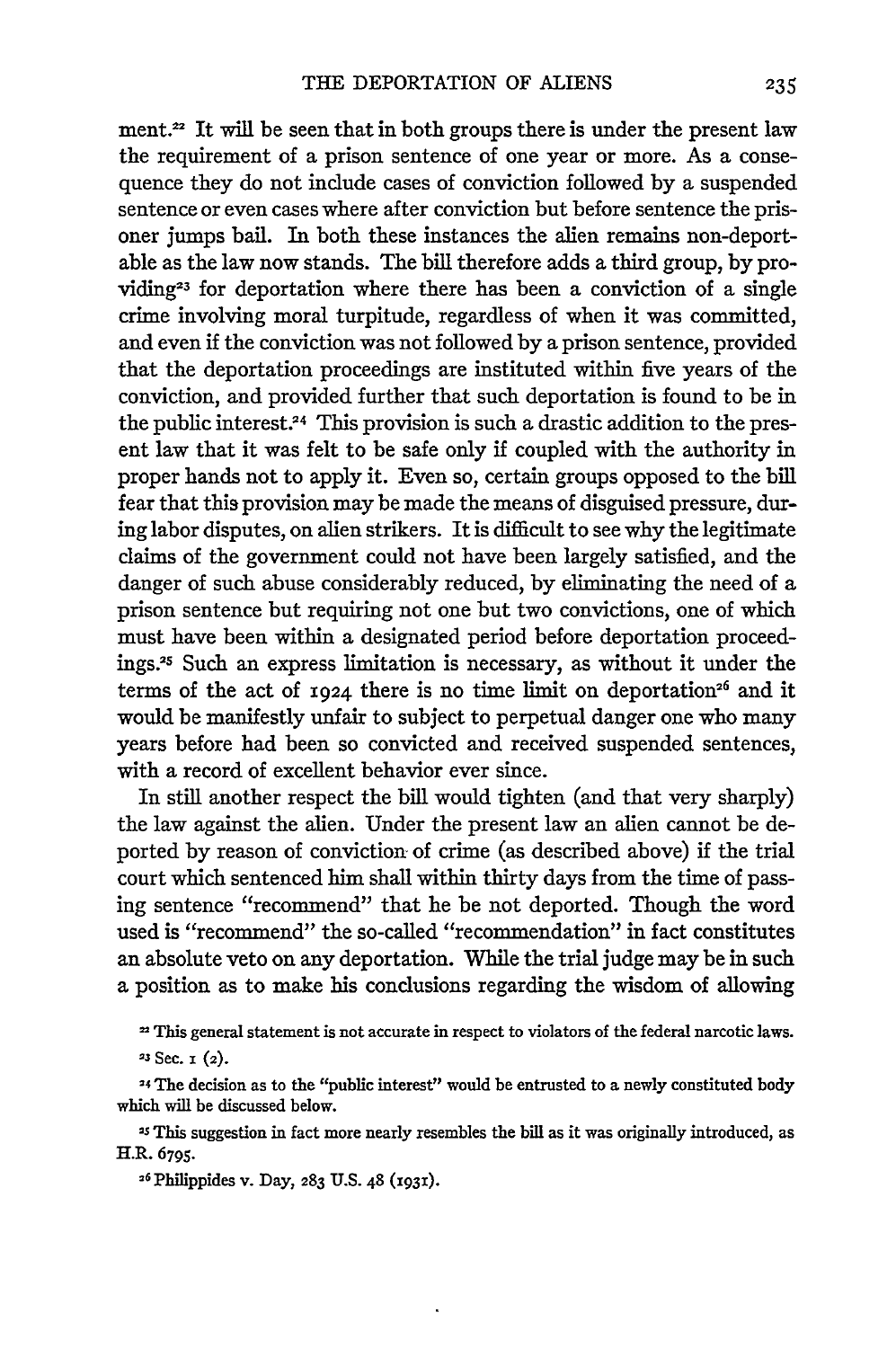the alien to remain valuable ones, it is too much authority to leave the decision entirely in his hands, with ultimate automatic deportation or no deportation solely in his control. The limited knowledge regarding the alien, on which he probably must act, is, without more, enough to show this. Other arguments have also been advanced against this controlling authority. Thus it is said by one authority **:27**

Other considerations frequently influence the judge in recommending against deportation, who, in many cases, is an inferior police judge of little or no experience. He may have a personal feeling against deportation. He may be too indolent to make any inquiry at all as to the defendant's previous record. He may make the recommendation as a favor to the defendant's counsel, or as a friendly gesture because he is imposing a longer sentence than the lawyer thinks his client deserves. He even may not know that his decision is final, but may make the recommendation, believing that the immigration officials will review the question and intending that they shall disregard his recommendation if the facts warrant it.

To remedy this state of affairs the present bill provides that the "recommendation" shall in fact be merely that. According to it<sup>28</sup> the conviction shall not constitute ground for deportation if, within six months, the trial judge so recommends and this recommendation is approved by designated federal officials. It will be noticed that while the effect of the recommendation is reduced, the time within which it may be made is increased from thirty days to six months. This change was made to give more time to probation officers and social agencies to investigate each case and determine its merits.<sup>29</sup>

According to the present **law3°**

In any deportation proceeding against any alien the burden of proof shall be on such alien to show that he entered the United States lawfully, and the time, place, and manner of such entry into the United States.3'

This provision has been severely criticized as leading to serious abuses and as contrary to the fundamental tenets of our jurisprudence in that

**27J.** W. Allen, former attorney general of Massachusetts, in an address at the annual meeting of the American Bar Association, July **16, 1935.**

28 Sec. **2.**

**<sup>29</sup>**The effect of a pardon on deportation proceedings based on the crime to which the pardon applies remains unchanged. It constitutes a bar.

**<sup>30</sup>**43 Stat. 165 **(1924);** 8 U.S.C.A. § **221 (1927).**

**31** The burden of proving alienage probably rests on the government. It was so held in United States *ex rel.* Bilokumskey v. Tod, **263** U.S. **149 (1923),** but this case was decided a year before the enactment of the statute just quoted. It has, however, been cited and followed since its enactment in a number of cases, of which the most recent is Broder v. Zurbrick, 38 F. **(2d) 472** (1930).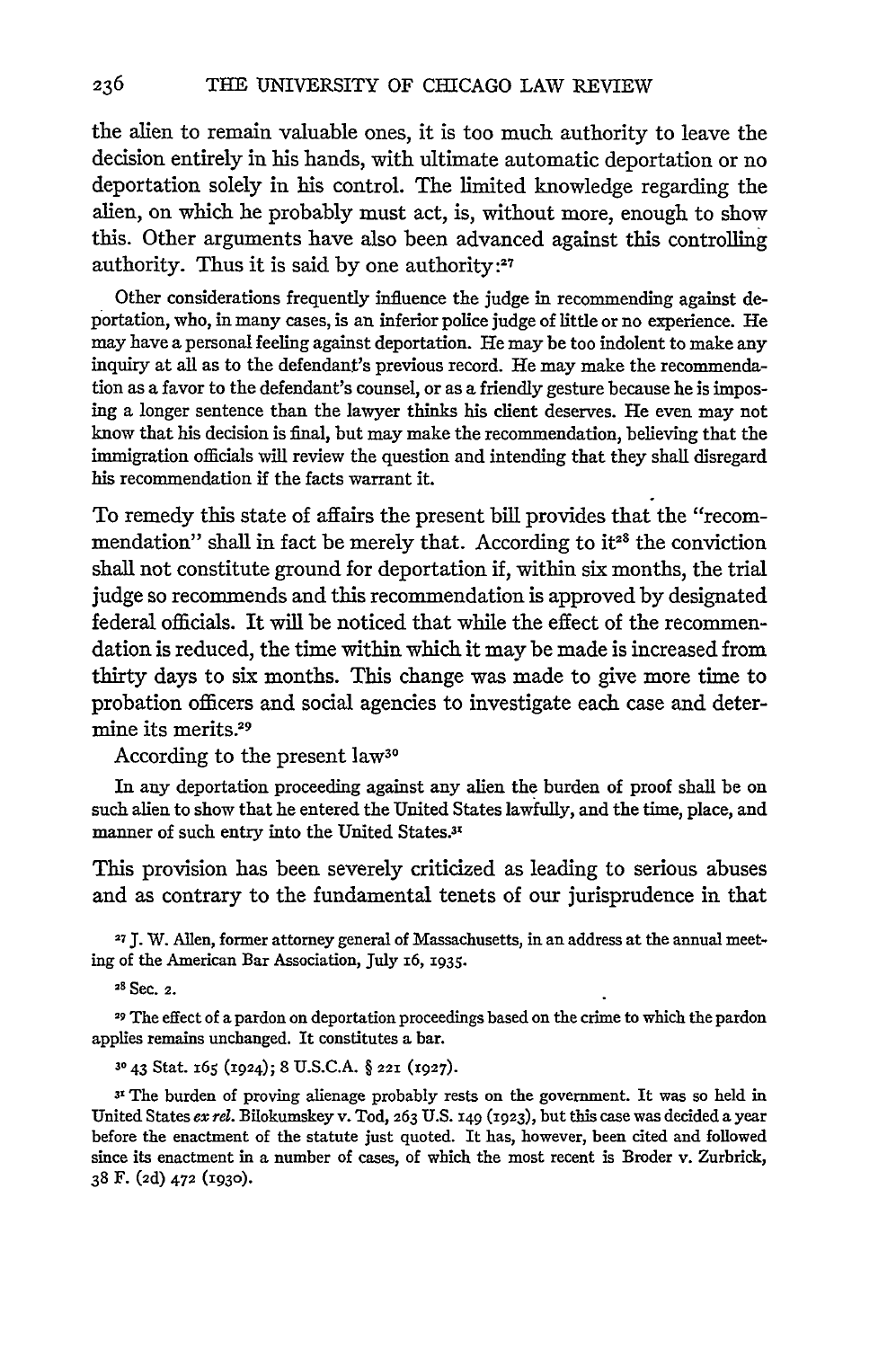it assumes guilt until innocence is proved. $32$  Under it any ground for deportation, based on the circumstances of the entry, may be alleged, thereby forcing the alien to prove a negative-a burdensome and costly task at best, and an impossible one at worst, to impose on one who may be lawfully present in this country. Accordingly it was hoped in some quarters that this section would be repealed. All the new bill contains, however, is the provision<sup>33</sup> that "in any proceeding under Sections 3, 4, or **5** of this Act the burden of proof shall be upon the alien to establish every requisite fact." Presumably this would leave the present law unchanged. It is true that there might be an inference that a provision expressly putting the burden on the alien in certain instances, by **im**plication indicates that it is not to be on him in others, but the inference seems a very weak one, especially as the instances named are new ones covering matters not now dealt with. No doubt the present law is a great aid to the government-every arbitrary provision is. No doubt, also, to change it might in many cases put as impossible a burden on the government as now rests on the alien. It would seem, however, that in fairness the prosecution (that, in effect, is the rôle which the government occupies) should at least be required to establish a prima facie case before the alien defendant is required to disprove the charges.

In the provisions so far considered the bill either would increase the stringency of the law or would not relax it. There are, however, a number of respects in which it would relax present strictness. The most important of these is the providing for a certain amount of administrative discretion as to whether in given cases there should or should not be deportation. Under the present law there is, practically speaking, no discretion in anyone from the President down.34 As the Wickersham Commission points out, the President can pardon the worst of criminals, but neither he nor anyone else can stop the machinery of deportation, once it has begun to move. "No matter how long the alien may have resided in this country before his deportation, no matter how technical may have been the nature of the violation of our laws, no matter whether he has an American family

**31** The terms "guilt" and "innocence" are not used in a technical sense. Legally, deportation proceedings are, of course, not criminal. Mahler v. Eby, **264** U.S. **32** (1924).

**<sup>33</sup>**Sec. **6** (a).

**<sup>34</sup>**As already stated, there is an indirect discretion as to convicted criminals in that pardon bars deportation based on the crime pardoned *(supra,* note 29). There is also the trial court's discretion as to "recommending" no deportation. It is ironical that the main instances of discretion should apply only to criminal aliens. The Secretary of Labor has discretion to order the deportation of aliens deportable on account of war legislation **(41** Stat. **593,** 594 **(1920); 8 U.S.C.A.** § **157 (1927))-a** provision no longer of practical significance. **Of** greater significance, however, is the provision described in note **36,** *infra.*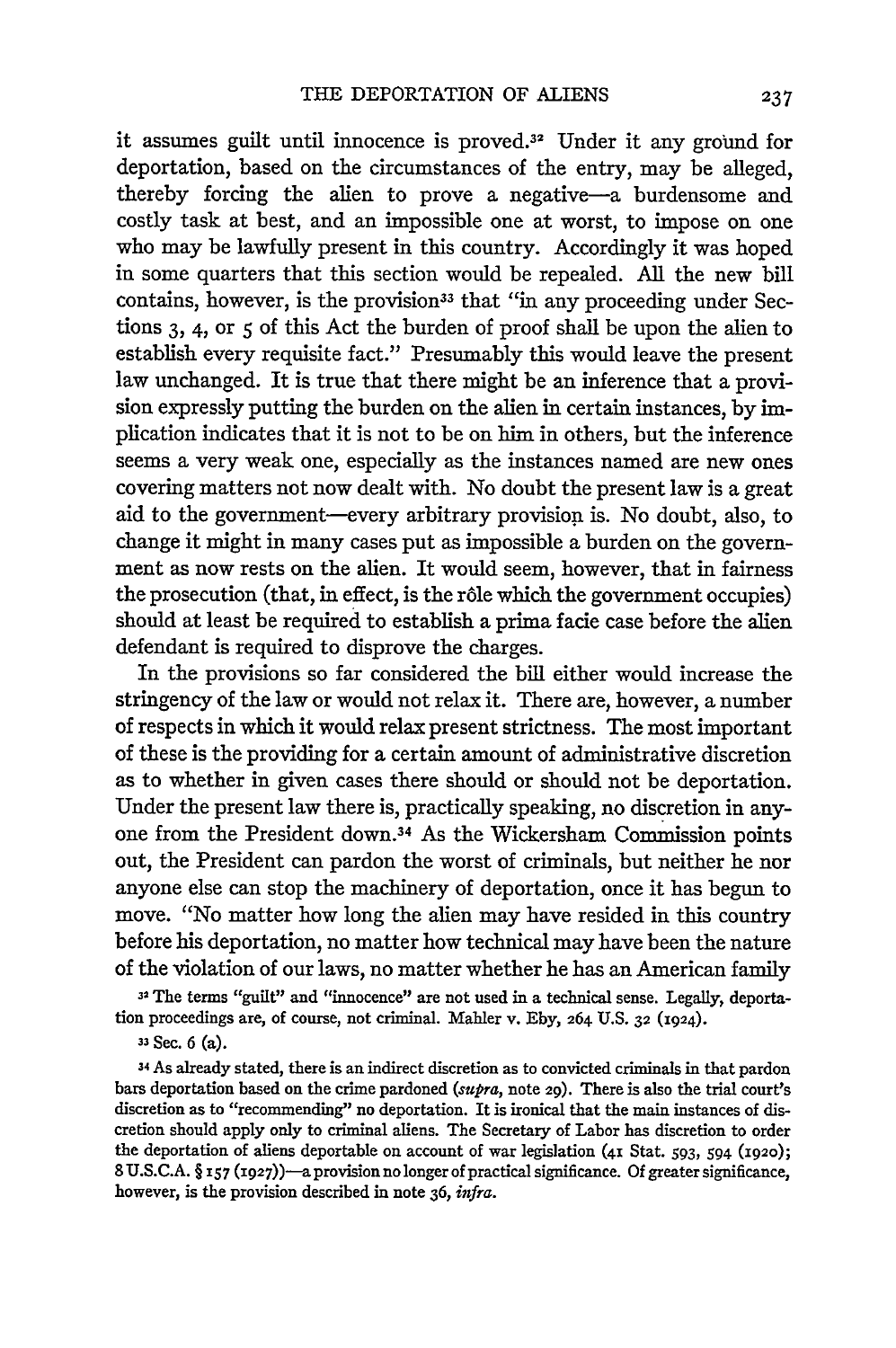in this country whom he can not take with him"35 and who through his deportation may become public charges, there is no power in anyone to stop the machinery.36 In this matter of the enforced separation of families, with the possibility of the father being deported to one country, the mother to another, and the children remaining here as public charges, the heartless cruelty and injustice of the present law are particularly apparent. The Department of Labor at the Congressional hearings presented examples of peculiar hardship through lack of discretion, some of which are appended.37 In reading them it should be remembered that an alien,

#### 3s Report, **p. 123.**

**36** According to the act of 1924, the Secretary of Labor may under certain conditions permit to remain in the United States "any alien child who, when under sixteen years of age was prior to May **26,** 1924 temporarily admitted to the United States and who was within the United States on that date, and either of whose parents is a citizen of the United States" (43 Stat. **x62** (1924); 8 U.S.C.A. § **214** (1927)). The limited application of the section is obvious.

**<sup>37</sup>**"Deportation Cases Involving Peculiar Hardship:

 $''(r)$  Honeymoon Trip to Canada Is Basis of Deportation. An alien who has been a legal resident of the United States for nine years entered Canada for a brief visit on his honeymoon. A year after this trip he contracted tuberculosis and was sent to a sanatorium. He was unable to pay the bill and, therefore, became a public charge. As this occurred within five years of his technical entry from Canada, he is deportable. He now has a part-time job and is supporting his wife, father, and mother, who live with him. There is no discretion in existing law to relieve the conceded hardship and injustice which deportation in a case of this character would cause.

"(2) Girl Who Contributes to Family's Support Deportable as Public Charge. An alien came to the United States with her father eleven years ago when she was eleven years of age. Four years after her arrival she was stricken with a mental disorder which led to her confinement in a state hospital at public expense. She is subject to deportation because she became a public charge within five years after her original-and only-entry. She has recovered, is now regularly employed and is not only not a public charge, but is contributing to the support of her family who are legal residents of the United States. The injustice in deporting this young woman and separating her from her family is apparent.

**" (3)** Faces Deportation after Thirty-two Years' Residence Here. A fifty-two-year-old Canadian lived in the United States for thirty-two years, established a good reputation, and reared a family of five American children. He spent Christmas with his seventy-five-year-old mother in Canada. Shortly after this trip he was admitted to the St. Lawrence State Hospital in Ogdensburg, N.Y., for a mental condition. Notwithstanding his long residence his filial visit in Canada renders him subject to deportation.

"(4) Aged Father Subject to Deportation after Nearly Fifty Years' Residence. Another case concerns an alien sixty-eight years old, who spent almost half a century in the United States. He married, established a home here, became the father of several children. In **193o** he went to Canada in search of work. Failing in this he decided to go to the home of his sons in Vermont. He was without funds and had to walk. He crossed the international boundary without being inspected and consequently is subject to deportation, despite the fact that the greater part of his life has been lived in the United States.

"(5) Nine-Year-Old Boy Must Be Deported. A nine-year-old boy was brought to this country by his mother when he was an infant. The mother, a native of Canada, secured a lawful entry for herself but not for her boy. He is, therefore, subject to deportation. The father has been ordered deported to Rumania. Should the existing mandates of law be carried out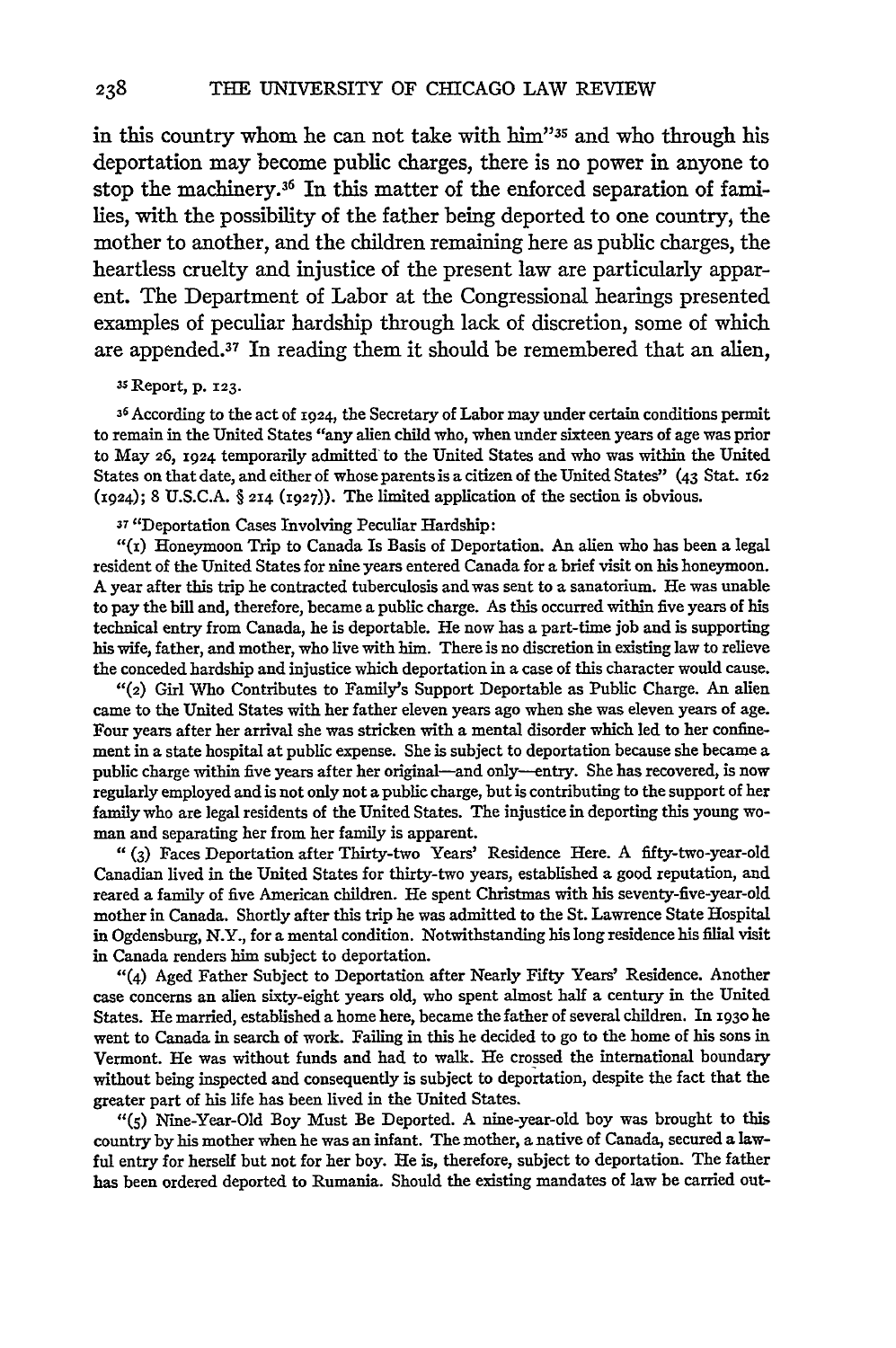once deported, is forever ineligible to legal admission-here, too, there is no discretion.<sup>3</sup> '

Accordingly the bill sets up an Interdepartmental Committee<sup>39</sup> to be composed of representatives of the Departments of Labor, State, and Justice (presumably designated by the heads of the departments), to which is given a limited discretion to exempt from deportation where the committee finds this to be in the public interest. This discretion exists only in the following instances:

(a) Where the alien is of good moral character and has not been convicted of a crime of moral turpitude and does not entertain communistic or anarchistic views<sup>40</sup> and where, in addition, such alien either has lived in this country continuously for not less than ten years or has living here a parent, spouse, legally recognized child, or, if a minor, a brother or sister who has been lawfully admitted for permanent residence or is a citizen.<sup>41</sup> Thus this provision restricts the discretion to those whose conduct while

"(7) Two Motherless Little Girls Face Separation from Foster Parents. Still another case tells the story of two sisters, nine and ten, natives of Canada, who were brought to this country illegally by their mother when infants. A year after the mother's entry she died. The children's father, who has since been deported, brought them to Lebanon, Pa., to the home of their uncle and aunt who have cared for the motherless little girls as though they were their own children and wish to adopt them. Under present law the deportation of these two children is required."

Two other particularly tragic cases are described in the Commission Report, pp. **x31** and **132.**

**38** 46 Stat. **41** (1929); 8 U.S.C.A. § 18o (i934). Onlyif the alien secures permission to depart voluntarily before the deportation warrant is issued is there a possibility of his later regular admission.

**39** Sec. **ii.**

4 I.e., where (broadly speaking) the ground of deportation would be one not reflecting on the alien himself-for example, where there was error in the entry record of the alien, or where he became a public charge within five years after entry from causes existing at the time of entry, etc.

41 Sec. **3** (a) **(i)** and (2).

this family would be divided amongst three countries, unless the mother is in a position to accompany her husband or her child. In any event she will be separated from at least one of them.

<sup>&</sup>quot;(6) Law Requires Banishment of Twelve-Year-Old Syrian Boy. A second example involves a twelve-year-old Syrian boy. His father died in Syria and his mother migrated to Mexico in 1926, taking her infant son with her. During the serious illness of the mother an uncle had the boy smuggled into the United States and brought him to the home of relatives. Thereafter the mother married an American citizen in Mexico and entered the country as a non-quota immigrant. She and her husband joined her son. Since coming to this country the boy has attended school where his record is excellent. Leaders in the community have protested against the cruelty of separating him from his family and sending him back to a country of which he knows nothing and where there is no one to care for him.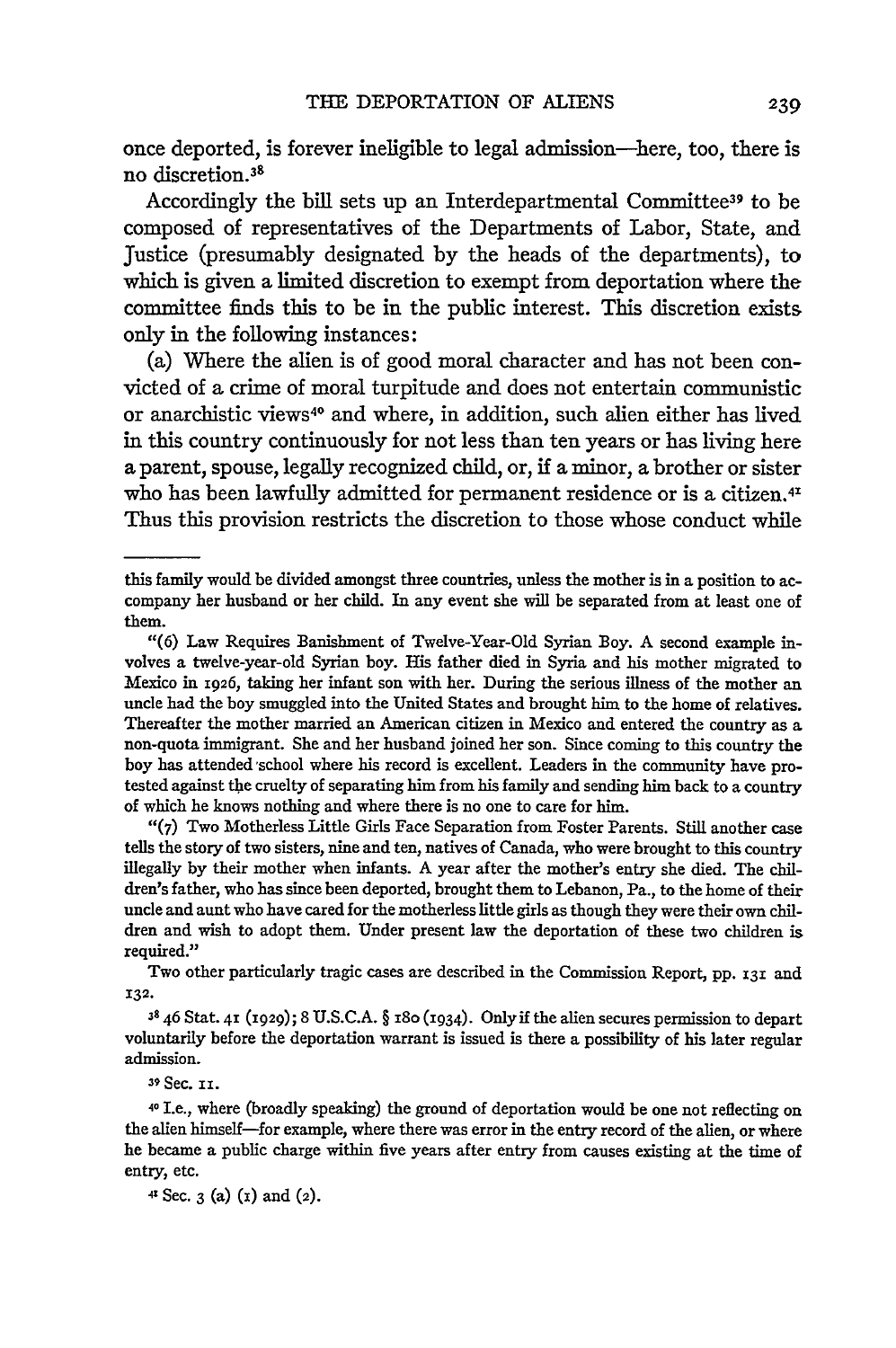here has been satisfactory and who have some claim to our sympathy either because of family connections or because of long undisturbed residence. But any alien who is the beneficiary of such discretion must as a condition on remaining here take prompt steps to obtain citizenship.42

(b) In a closely allied provision, similarly restricted to aliens of good character, and not of subversive political or economic views, and where the ground of deportation would be the lack of any record of admission or an irregular entry, an alien who has resided here continuously for not less than ten years may be allowed to remain, with the same proviso as to his having to take steps to obtain citizenship. The restriction of the benefit of this provision to those who have lived here for ten years has been criticized on the ground that even in recent years there have been many inac- \* curacies in entry records, particularly along the Canadian border, and that the government is sufficiently protected by the separate requirement that the alien must be of good moral character and not otherwise deportable. It is a severe hardship, it is urged, that, on account of something which may be no fault of his, for ten years the alien should be at the constant risk of deportation and in any event unable to take steps to become a citizen. The only attempted answer to this powerful argument is that with a shorter period (or no fixed period at all) too great an inducement might be held out to irregular or illegal entry in the hope of "getting by" undetected for a shorter period. The deterrence of ten years of jeopardy, it is claimed, is a necessary protection.<sup>43</sup>

(c) As was pointed out above, certain criminal conduct which under the present law cannot be set up as ground for deportation, viz., the violation of a state narcotic law, the committing at any time of a single crime of moral turpitude, the smuggling in of other aliens, and the unlawful carrying of weapons, would constitute a ground under the bill. In these new cases the much greater strictness of the law would be tempered by requiring deportation only **if** the committee finds it in the public interest.44 It must be emphasized, because in this respect the bill has been seriously misunderstood, that no discretion whatsoever would be given in those cases of alien criminals, anarchists or communists who are now deportable, and who would remain so;<sup>45</sup> the discretion applies only to those more

42 **Sec. 3 (c).**

**43 Provision is** made **that** where **aliens are allowed to remain as** described **in (a) and (b) their number shall be deducted from** the **quotas of the countries of provenance. (Sec. 6 (c)). They would therefore not increase the total of immigration.**

**44 There is no discretion, however, where there is a violation of a state narcotic law. There the requirement of deportation is absolute.**

**4s To establish this beyond any doubt it is expressly so provided** in **Sec. 12.**

240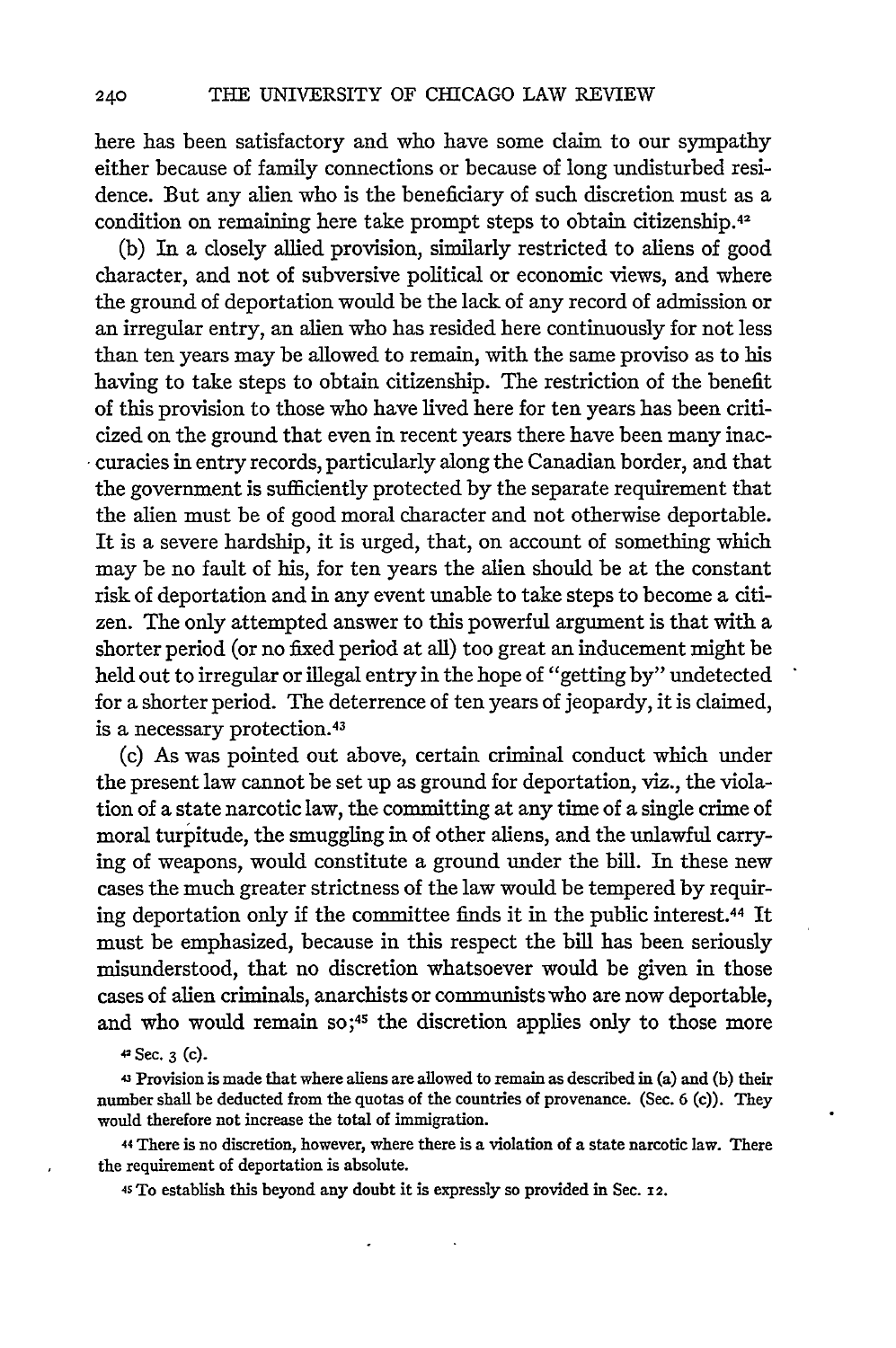drastic provisions that the present law does not contain at all and that could not safely be adopted, because of their severity, without some such safety valve.

The only other instance of discretion has already been commented on, and is one operative against, not for, the alien. It is where the trial court before whom an alien has been convicted of a crime of moral turpitude recommends that, despite sentence of more than one year, he be not deported.46 As already stated, this would in fact become a recommendation to the board instead of, as now, a binding order.

It is unfortunate that the proposal to grant even this small discretion to remove the barbarities of the existing law has met with considerable opposition. In part this opposition is based simply on a failure to understand what the bill would do, as, for example, when it is said that it would enable criminals to remain here. It is also argued<sup>47</sup> that the discretion would constitute a delegation of legislative power to an executive department and therefore an abandonment by Congress of its control over deportation. Space will not permit a detailed examination of these contentions. It can merely be pointed out that there is ample precedent for granting this amount of administrative discretion. Thus in this very field it is provided in the Immigration Act of Feb. 5, **191748** that stowaways **"if** otherwise admissible, may be admitted in the discretion of the Secretary of Labor," and that children under sixteen years of age, though not accompanied by a parent or going to join a parent, likewise "may, in the discretion of the Secretary of Labor, be admitted if in his opinion they are not likely to become a public charge and are otherwise eligible." The same discretion was conferred in regard to aliens who had violated certain war legislation.49 The validity of the last named statute was attacked on precisely this ground and the statute was upheld in *Mahler v. Eby*,<sup>50</sup> the court saying:

Nor is the act invalid in delegating legislative power to the Secretary of Labor. The sovereign power to expel aliens is political and is vested in the political departments of the government. Even if the executive may not exercise it without congressional authority, Congress cannot exercise it effectively save through the executive. It cannot, in the nature of things, designate all the persons to be excluded. It must accomplish its purpose by classification and by conferring power of selection within classes upon an executive agency.

**<sup>46</sup>**Sec. **2.** 47 In the minority report of the House committee. 4.39 Stat. **875 (1917);** 8 U.S.C.A. § **136** (1) and (m) (1927). 4941 Stat. **593 (1920);** 8 **U.S.C.A.** § *i57* **(1927). 5o 264** U.S. **32** (1924). The passage quoted is at p. 40.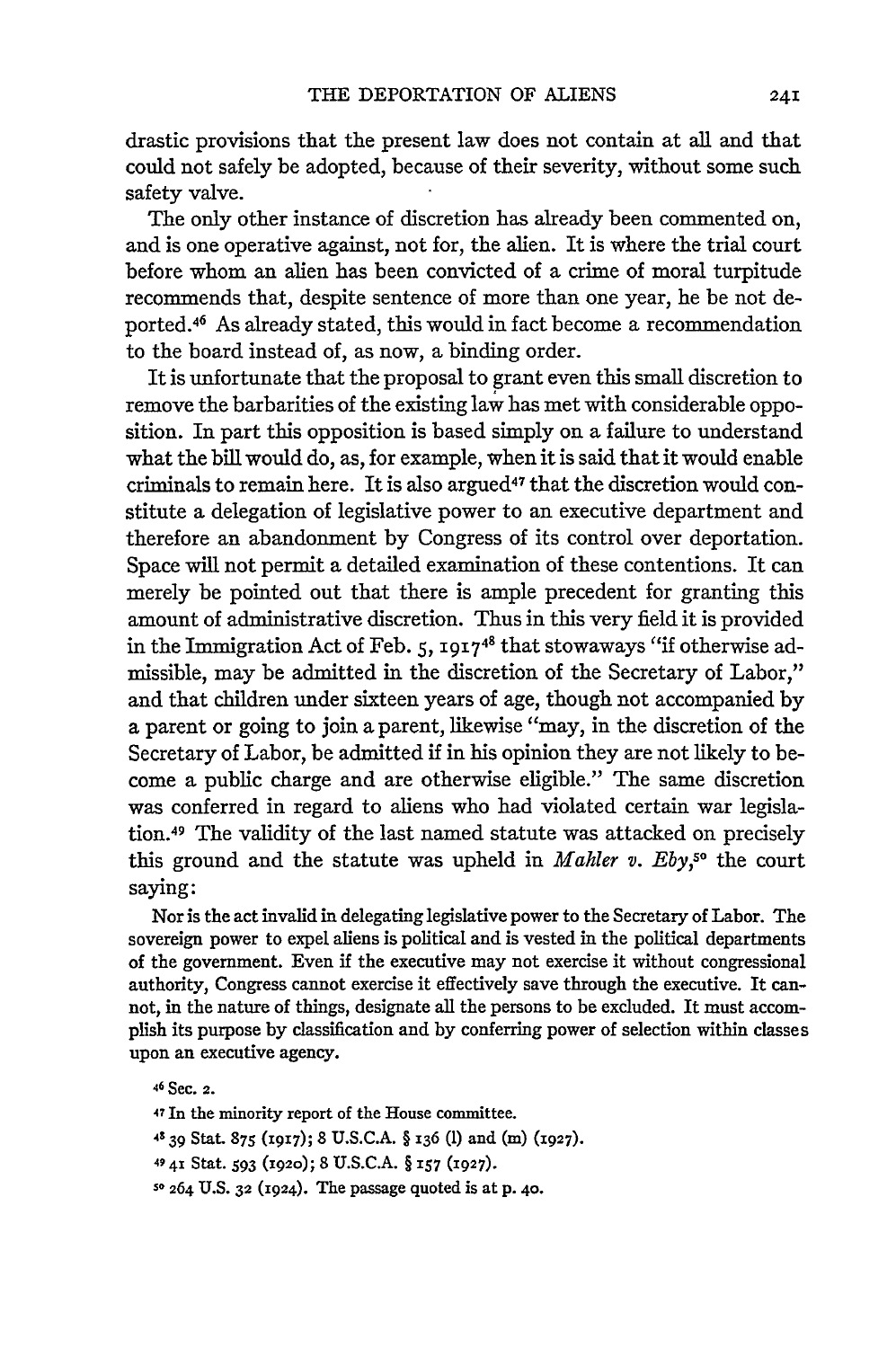It is unfortunate that so meritorious a proposed statutory provision should be assailed partly on arguments based on a complete misapprehension of what it would accomplish, and partly on an argument expressly overthrown over a decade ago by a United State Supreme Court decision.

Section 4 of the bill introduces a reform that would be of equal benefit to the government and the alien. It is a fairly frequent occurrence that aliens enter this country as "nonimmigrants" or as students, and that while here their status so changes that they become eligible to remain permanently in a nonquota group. $5<sup>x</sup>$  In order to take advantage of this fact it is necessary, under the present law, for the alien to leave the country so as to return with a consular visa showing the new status. The Immigration Service refers to this as "a cruel and futile formality," which, while subjecting all concerned "to great trouble and expense, serves no useful purpose whatever." Under the proposed law it would be possible, on payment of all fees as now, to correct the status without leaving the country.<sup>52</sup>

A few reductions in the severity of the present law, for which a good case can be made, were not adopted. One of these is to the effect that where an alien leaves the country temporarily and then re-enters, the reentry would not be regarded as an "entry" for possible deportation purposes, except where the ground of deportation would be of a criminal nature.<sup>53</sup> Such a provision would meet the hardship and unfairness of some of the instances cited above.<sup>54</sup> While, by the same token, it would remove the possibility of deportation in some cases where it is now possible, the loss of an unjustified power should hardly be regretted. Another relaxation which might well have been adopted would have been that no alien who had entered this country under the age of fifteen should be deportable after five years of residence, provided that during that period he had been of good moral conduct. The increased stringency of the bill, with its provision that any later crime, committed no matter how long after entry, may be ground for deportation would seem to make it all the more neces-

st For example, through naturalization of spouse, through marriage, or through a change in occupation.

52 Secs. 4 and 7.

**s3** Under the present law no distinction is made between an original entry and a second or subsequent entry into this country, no matter how brief and temporary the absence may have been. Similarly the commission of a crime of moral turpitude "prior to entry," as a ground for deportation, extends alike to a crime committed in a foreign country prior to entry, and to a crime committed in the United States prior to the re-entry. United States *ex rel.* Volpe v. Smith, 289 U.S. 422 (1933). It should be pointed out that the result reached in the case just cited would not be affected by the change discussed in the text, as that too would regard a re-entry as an entry where the ground of deportation is of a criminal nature.

*S4* The first, third and fourth cases cited in note 37, *supra.*